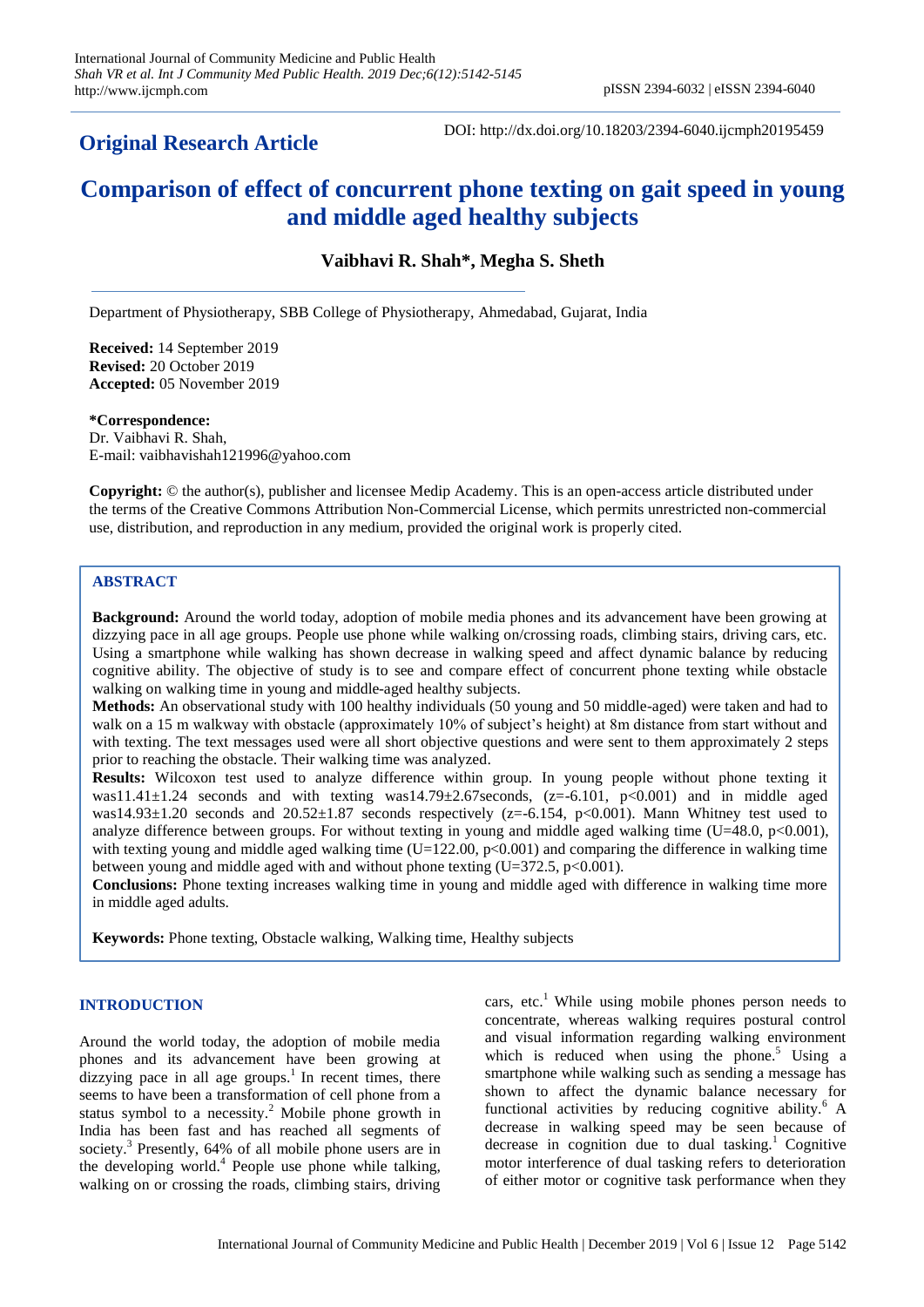are attempted simultaneously. It is seen that when confronted by two attention demanding activities, humans explicitly prioritize one task over the other based upon counterbalancing capabilities and available cognitive and/or motor reserves.<sup>7</sup>

Studies have been done on geriatric population and dual tasking. Studies on cellular phone texting are limited to unobstructed level walking. So the need of this study is to see the effect of cellular phone texting while complex walking conditions like obstacle walking in a young and middle aged population.

The aim of the study is to see and compare the effect of concurrent phone texting while obstacle walking on gait speed in young and middle-aged healthy subjects.

#### **METHODS**

An observational analytical study was conducted on 100 healthy community dwelling subjects, both male and female (50 young and 50 middle–aged adults) not having cognitive, visual or balance impairments were included using convenience sampling. Permission to conduct the study was obtained from the head of the institute. Subjects who were willing to participate and of age group 18-35 years (young) and 36-65 years (middle aged) not having cognitive, visual or balance impairments and were able to use smart phones were included using convenience sampling.<sup>8</sup> They were explained the nature of the study and consent for participation was taken. They could leave the study whenever they wished.

Each participant was asked about his experience with mobile phone usage and explained that texting is priority. When performing the task they were asked to perform two different gait task conditions: obstacle-crossing only (OC) and texting while obstacle crossing (OC+ texting). In the OC condition, participants were instructed to walk toward the obstacle (approximately 10% of subjects height) placed at 8 m of a 15 m walkway, cross over it and continue walking towards the end of the walkway at their self-selected speeds and manners.

In the OC+ texting condition, they were asked to perform the same obstructed gait task as in the OC condition, but were required to concurrently respond to a text message. The text messages used in OC+ texting condition were short questions with specific answers (for example: Which day is it today?). The message was sent to a mobile phone held by the participant when an individual was approximately two steps prior to reaching the obstacle.The walking time was taken both for OC and OC+ texting condition by using stopwatch for both young and middle aged healthy individuals and compared.<sup>9</sup>

For statistical analysis, SPSS software was used and nonparametric tests were used to compare the walking times. For within groups comparison Wilcoxon test was used

and for between groups Mann Whitney U test was used. Level of significance was kept at 5%.

#### **RESULTS**

In total 100 participants completed the study which consisted of 50 young and 50 middle aged individuals. Wilcoxson test was used within the groups and for between the groups, Mann Whitney test was used.

Along with the above results, out of 50 young individuals, 9 individuals gave wrong answer while 7 individuals were not able to give answer while walking. Out of 50 middle aged individuals, 6 individuals gave wrong answer while 19 individuals were not able to give answer while walking.

Table 1 shows the mean age and gender distribution of subjects in each group.

### **Table 1: Demographics of participants.**

|             |                  | <b>Gender</b> |        |  |
|-------------|------------------|---------------|--------|--|
|             | Mean age (years) | <b>Male</b>   | Female |  |
| Young       | 22.02            | 16            | 34     |  |
| Middle aged | 41.58            |               |        |  |

Table 2 shows Mean and SD of walking time(s) in young and middle aged subjects with and without phone texting.

#### **Table 2: Walking time of participants.**

| <b>Groups</b>                          | Mean $(s)$ | <b>SD</b> |
|----------------------------------------|------------|-----------|
| Young (without phone texting)          | 11.49      | 1.24      |
| Young (with phone texting)             | 14.79      | 2.67      |
| Middle-aged<br>(without phone texting) | 14.93      | 12        |
| Middle-aged<br>(with phone texting)    | 20.52      | 1.87      |

Table 3 shows mean difference in walking time (s) of subjects with and without phone texting-within the groups.

Table 4 shows mean difference in walking time (s) of subjects with and without phone texting between the groups.

Table 5 shows the mean and SD of gait speed (m/s) in young and middle aged subjects with and without phone texting.

Table 6 shows mean difference in gait speed (m/s) of subjects with and without phone texting-within the group.

Table 7 shows mean difference in gait speed (m/s) of subjects with and without phone texting- between the groups.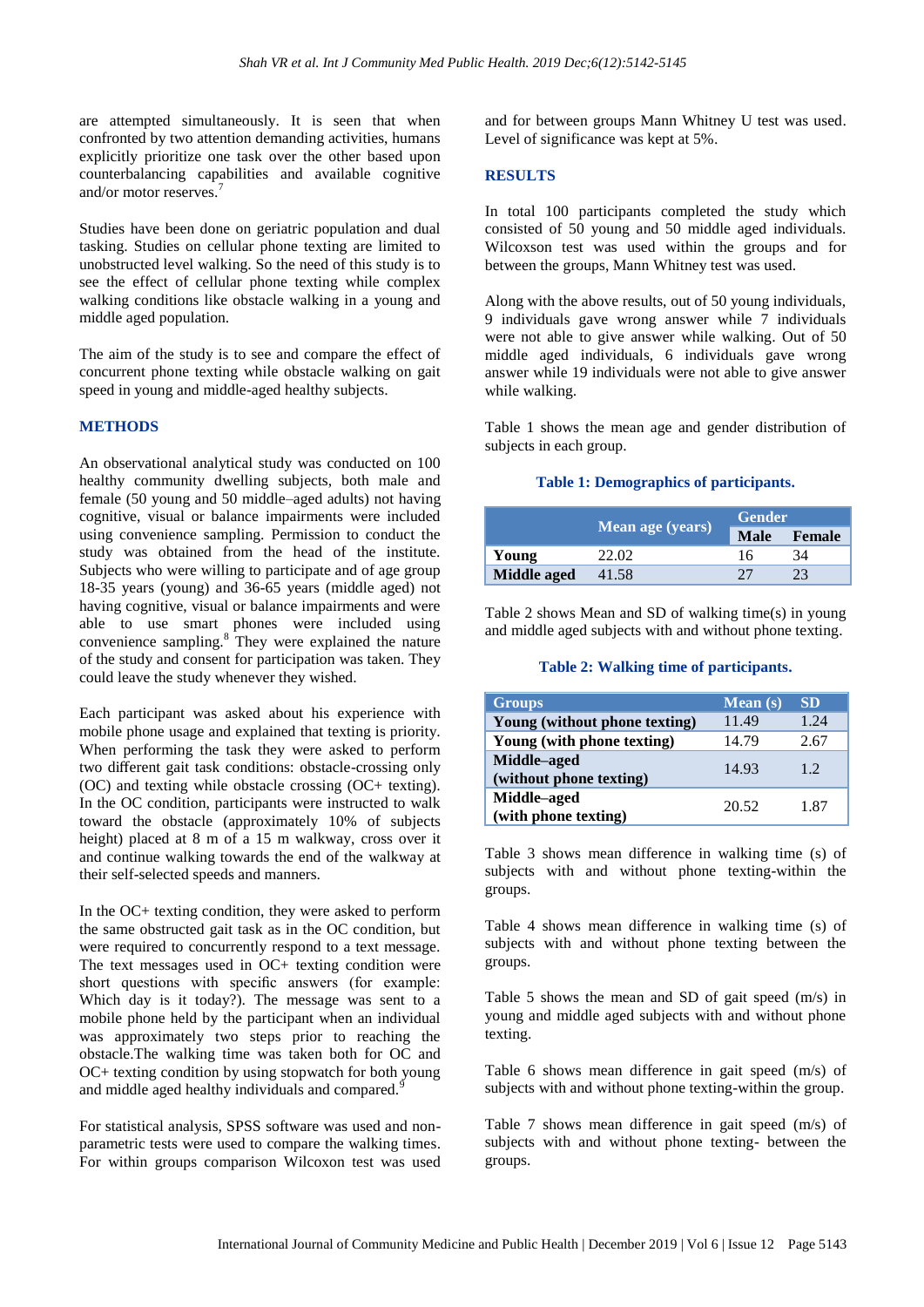#### **Table 3: Difference in walking time within the group.**

| Groups                                       | Mean (s) |      | <b>Z</b> value | P value      |
|----------------------------------------------|----------|------|----------------|--------------|
| Young (with and without phone texting)       | 3.39     | 2.38 | $-6.125$       | $<\!\!0.001$ |
| Middle aged (with and without phone texting) | 5.58     |      | $-6.154$       | <0.001       |

#### **Table 4: Difference in walking time between the groups.**

|                                             | <b>Wean</b> |                  | U value | P value |
|---------------------------------------------|-------------|------------------|---------|---------|
| Young and middle aged without phone texting | 3.53        | .56 <sub>1</sub> | 48      | <0.001  |
| Young and middle aged with phone texting    |             | 2.86             |         | <0.001  |

#### **Table 5: Gait speed of participants.**

| Group                               | Mean gait speed $(m/s)$ | <b>SD</b> |
|-------------------------------------|-------------------------|-----------|
| Young (without phone texting)       | .32                     | 0.15      |
| Young (with phone texting)          | .03                     | 0.16      |
| Middle aged (without phone texting) | 0.00                    | 0.08      |
| Middle aged (with phone texting)    | 0.73                    | 0.06      |

#### **Table 6: Difference in gait speed within the groups.**

| Groups                                       | Mean |      | Z value  | <b>P</b> value |
|----------------------------------------------|------|------|----------|----------------|
| Young (with and without phone texting)       | 0.28 | 0.14 | $-6.126$ | $<\!\!0.001$   |
| Middle aged (with and without phone texting) | 0.49 | 0.05 | $-6.158$ | <0.001         |

#### **Table 7: Difference in gait speed between the groups.**

| Groups                                      | Mean              |    | U value | P value |
|---------------------------------------------|-------------------|----|---------|---------|
| Young and middle aged without phone texting |                   |    |         | <0.001  |
| Young and middle aged with phone texting    | 0.30 <sub>1</sub> | 16 |         | <0.001  |

Table 8 shows moderate positive association between the mobile phone usage and phone texting in the subjects using Spearmann's correlation coefficient.

#### **Table 8: Spearmann's correlation coefficient.**

| <b>Correlation coefficient</b> | P value   |
|--------------------------------|-----------|
| 0.471                          | $<$ 0 0 1 |

#### **DISCUSSION**

This study showed that concurrent phone texting decreases the gait speed and increases the walking time in both the groups and difference was seen to be more in middle aged adults. It also showed that as the experience of mobile phone usage increases the speed of texting is found to be increased. Along with that there are some cognitive disturbances too.

Similar findings have been seen by Chen et al had done a study to see the effect of phone texting while obstacle walking on gait and balance. In this study, 10 young individuals (5 male and 5 female) participated and were made to walk on a pathway with obstacle with phone and without phone texting. This study showed that obstacle crossing behavior and balance control were affected by concurrent cellular phone texting and a conservative gait pattern with slower walking speed and greater toeobstacle clearances was observed. This gait pattern was, however, accompanied by a greater body sway in the frontal plane during crossing, which could be an indication of perturbed gait balance control.<sup>9</sup> Schabrun et al have studied about cognitive demand on working memory and cognitive motor interference phenomenon. Typing or reading text on mobile phones may alter walking speed as a result of increased cognitive demand placed on working memory, executive control during performance of dual tasks, decreased availability of visual information of surroundings, or modified physical/ mechanical demands associated with manipulation of phone (e.g., requirement to maintain a stable relationship between eyes and phone in hands) as seen in this study.<sup>10</sup>

Cognitive motor interference is a phenomenon that happens when simultaneously performing two tasks that interfere with each other, such as performing a cognitive task and motor task. It interferes with the cognitive activity as more concentration ability is required. Slowing down under dual task conditions suggests that control of gait speed involves high-order cognitive systems. Gait speed control areas seem to be interlinked with the networks of higher level cognitive functions, in particular